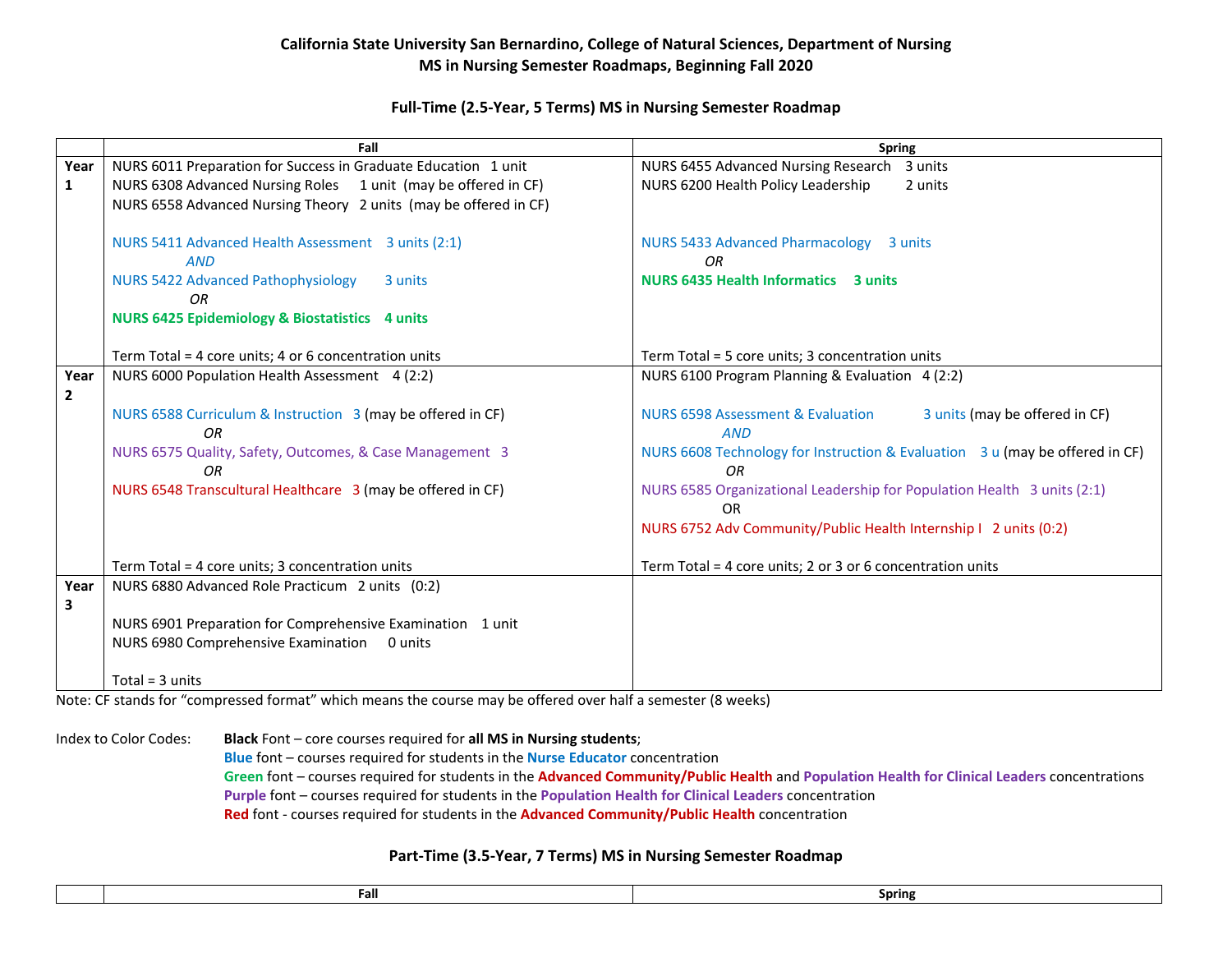| Year                    | NURS 6011 Preparation for Success in Graduate Education 1 unit           | NURS 6455 Advanced Nursing Research<br>3 units                                               |
|-------------------------|--------------------------------------------------------------------------|----------------------------------------------------------------------------------------------|
| $\mathbf{1}$            | NURS 6308 Advanced Nursing Roles 1 unit (may be offered in CF)           | NURS 6200 Health Policy Leadership<br>2 units                                                |
|                         | NURS 6558 Advanced Nursing Theory 2 units (may be offered in CF)         |                                                                                              |
|                         |                                                                          |                                                                                              |
|                         | Term Total = 4 core units                                                | Term Total = 5 core units                                                                    |
| Year                    | NURS 5411 Advanced Health Assessment 3 units (2:1)                       | <b>NURS 5433 Advanced Pharmacology</b><br>3 units                                            |
| $\overline{\mathbf{2}}$ | <b>AND</b>                                                               | <b>OR</b>                                                                                    |
|                         | <b>NURS 5422 Advanced Pathophysiology</b><br>3 units                     | <b>NURS 6435 Health Informatics 3 units</b>                                                  |
|                         | OR                                                                       |                                                                                              |
|                         | <b>NURS 6425 Epidemiology &amp; Biostatistics 4 units</b>                |                                                                                              |
|                         |                                                                          |                                                                                              |
|                         | Term Total = 3 or 4 concentration units                                  | Term Total = 3 concentration units                                                           |
| Year                    | NURS 6000 Population Health Assessment 4 (2:2)                           | NURS 6100 Program Planning & Evaluation 4 (2:2)                                              |
| 3                       |                                                                          |                                                                                              |
|                         | NURS 6588 Curriculum & Instruction 3 (may be offered in CF)<br><b>OR</b> | <b>NURS 6598 Assessment &amp; Evaluation</b><br>3 units (may be offered in CF)<br><b>AND</b> |
|                         | NURS 6575 Quality, Safety, Outcomes, & Case Management 3<br>0R           | NURS 6608 Technology for Instruction & Evaluation 3 u (may be offered in CF)<br>OR.          |
|                         | NURS 6548 Transcultural Healthcare 3 (may be offered in CF)              | NURS 6585 Organizational Leadership for Population Health 3 units (2:1)<br><b>OR</b>         |
|                         |                                                                          | NURS 6752 Adv Community/Public Health Internship   2 units (0:2)                             |
|                         | Term Total = 4 core units; 3 concentration units                         | Term Total = 4 core units; 2 or 3 or 6 concentration units                                   |
| Year                    | NURS 6880 Advanced Role Practicum 2 units (0:2)                          |                                                                                              |
| 4                       |                                                                          |                                                                                              |
|                         | NURS 6901 Preparation for Comprehensive Examination 1 unit               |                                                                                              |
|                         | NURS 6980 Comprehensive Examination<br>0 units                           |                                                                                              |
|                         |                                                                          |                                                                                              |
|                         | Total = $3$ units                                                        |                                                                                              |

Note: CF stands for "compressed format" which means the course may be offered over half a semester (8 weeks)

Index to Color Codes: **Black** Font – core courses required for **all MS in Nursing students**; **Blue** font – courses required for students in the **Nurse Educator** concentration **Green** font – courses required for students in the **Advanced Community/Public Health** and **Population Health for Clinical Leaders** concentrations **Purple** font – courses required for students in the **Population Health for Clinical Leaders** concentration **Red** font - courses required for students in the **Advanced Community/Public Health** concentration

## **Part-Time (4.5-Year, 9 Terms) MS in Nursing Semester Roadmap**

|        | Fall                                                                                                                               | <b>Spring</b>                                 |
|--------|------------------------------------------------------------------------------------------------------------------------------------|-----------------------------------------------|
| Year I | NURS 6011 Preparation for Success in Graduate Education 1 unit                                                                     | NURS 6455 Advanced Nursing Research 3 units   |
|        | NURS 6308 Advanced Nursing Roles 1 unit (may be offered in CF)<br>NURS 6558 Advanced Nursing Theory 2 units (may be offered in CF) | NURS 6200 Health Policy Leadership<br>2 units |
|        | Term Total = 4 core units                                                                                                          | Term Total = 5 core units                     |